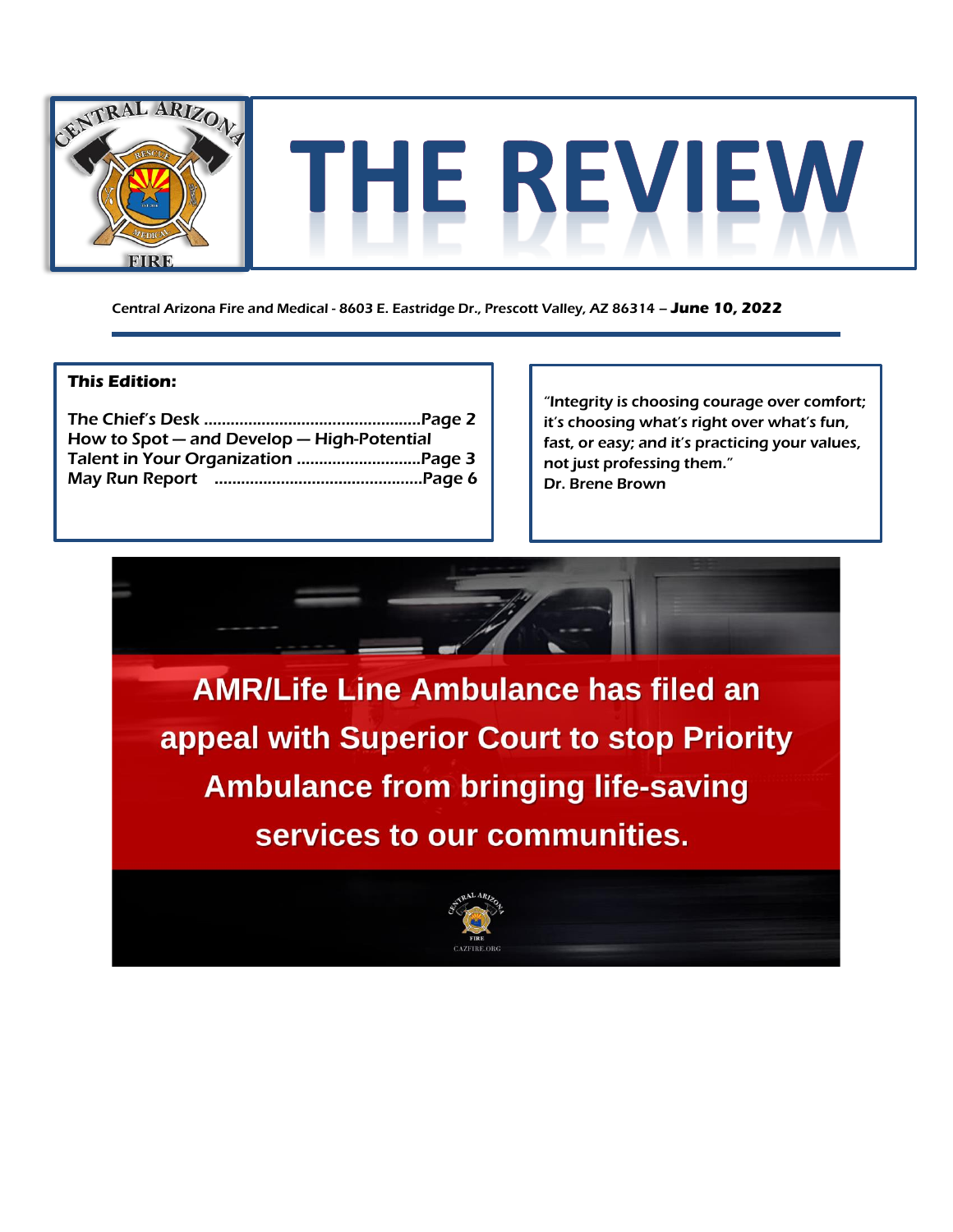# **The Chief's Desk**

A lot is happening in our CAFMA world this week. Not happening within our organization, necessarily, but things that impact our organization. Let me start with the biggest one first: The State has yet to issue Priority's CON despite receiving approval for the CON on April 4, 2022. The Bureau of EMS feels like they may be able to get to it in late July or August.

To my knowledge this is unprecedented with the issuance of CONs. Why? There are lots of excuses and some finger pointing as you can imagine. However, the bottom line is that a CON was approved and should have been issued by now. The fact is that the lack of coverage continues, the Level Zeros continue, the EMT-only ambulances continue to operate with delayed responses, and we continue to be frustrated. How hard is it to understand that our citizens are not

### **Upcoming Events:**

June 13: Meet with someone interested in being of the Chino Board, Record Podcast June 14: RWOP Lunch, PT, Pain Management June 15: HR Panel Briefing, HR Tours of our agency, Reception June 16: HR Manager Interviews

#### **Board Meetings:**

June 27: Administration CVFD – 1600-1630 CYFD – 1630-1700 CAFMA – 1700-1830

receiving adequate transport services at the hands of a private company who is seemingly, in my opinion, being protected by the state.

In other AMR news, they've exercised their option under the law to file an appeal regarding approval of Priority's CON in Superior Court. I was informed yesterday that AMR has filed a stay to prevent the issuance of the approved CON. With any luck, the Judge will rule that they have to put up a bond to cover any lost revenues for Priority when AMR loses.

You all are seeing it on the street and hearing it over the radio – this is a complete cluster @#\$%!. Fortunately for the Bureaucrats working in Phoenix, they can simply bury their collective heads deep in the sand and ignore the issue because it doesn't impact *their* families. How fortunate for them. I did spend an hour on the phone with the Bureau of EMS Chief. We had a good conversation, however it does not appear as if anything will change anytime soon.

There are still a number of bills outstanding at the legislature that relate to Fire Districts and Fire Authorities in the state. The first is S1243 which is the technical correction requested by the AZ Treasurer's office clarifying that Fire Authorities are entitled to receive tax revenues for marijuana sales. Yes, we are regulated under the Title 48 which is the Special District statute, and yes, we are created and funded by underlying fire districts. However, the current language does not specifically say "Fire Authorities." S1243 offered a simple fix... made more complicated by some additions allowed by the bill sponsor.

## **Cont. Page 3**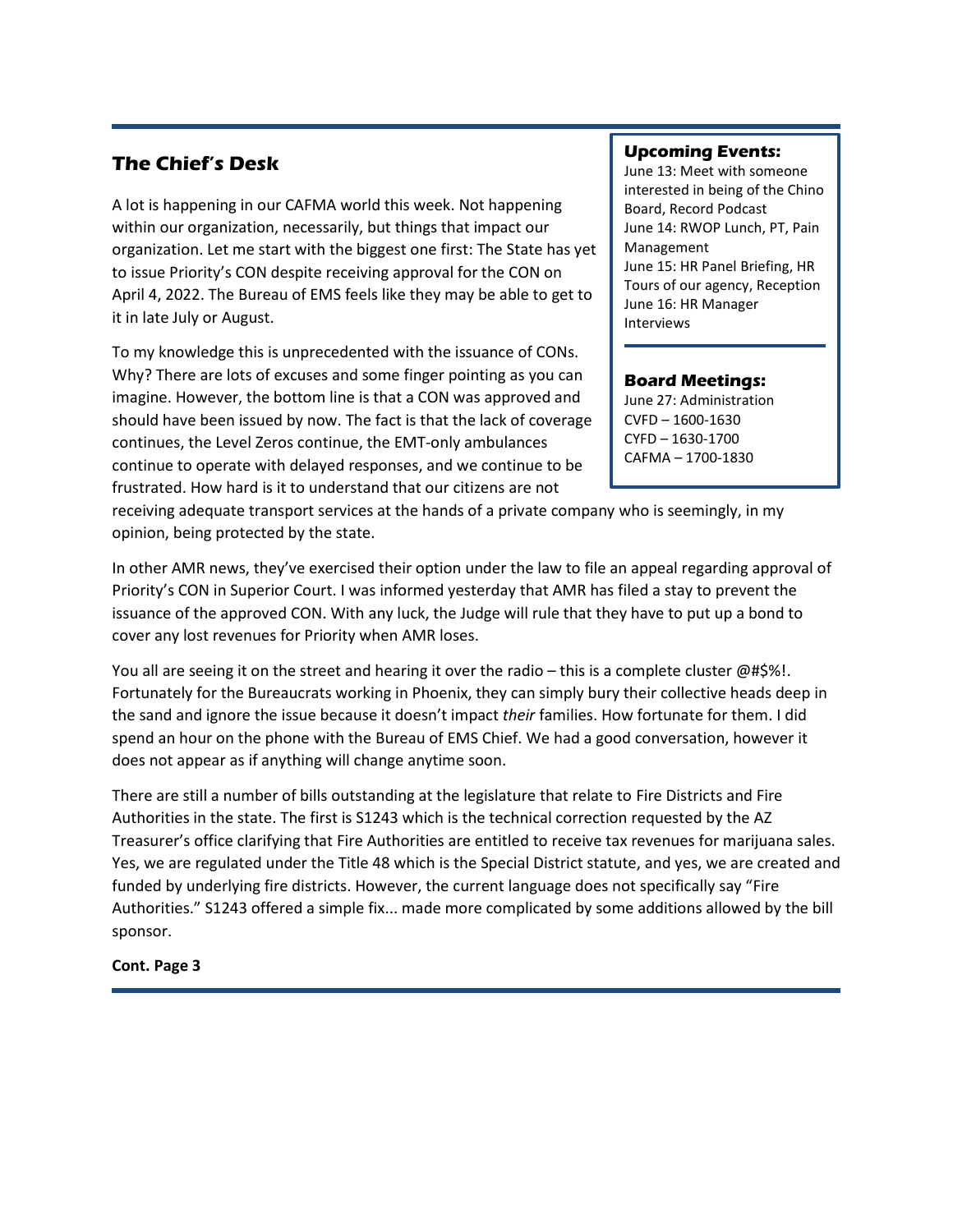# **How to Spot — and Develop — High-Potential Talent in Your Organization**

**By: James Intagliata, Jennifer Sturman, and Stephen Kincaid** 

Organizations struggle to identify their next-gen leaders, and for good reasons. When you don't know what the future will bring, how do you figure out who has — or can acquire — the right strengths to meet those challenges? Which high potentials will give you the best return on your development efforts?

Faced with these uncertainties, businesses tend to focus on what they do know: They look for people who've taken on more responsibility in their careers or have nailed their performance targets. In short, they look for future leaders by focusing on past track records. And this approach can work well if you're filling a known role and candidates have had chances to demonstrate the required skills and characteristics.

But past performance doesn't tell you who can do things they haven't done before. It also doesn't help identify high potentials earlier in their career. Your leadership pipeline could be missing out on other, potentially richer sources of talent — people who haven't had equitable access to mentoring, sponsorship, development, and advancement opportunities.

To tackle this problem, we developed a model for predicting leadership potential that's grounded not in achievements but in observable, measurable behaviors. Drawing on a database of more than 23,000 candidate assessments for roles at public and private companies, we conducted in-depth analyses of 1,500 individuals, from entry-level professionals to senior leaders. We examined their behaviors and isolated three psychological markers that reliably predict individuals' ability to grow and handle increased complexity in new roles:

## [HBR.org](https://hbr.org/2022/05/how-to-spot-and-develop-high-potential-talent-in-your-organization?ab=hero-subleft-1)

# **Chief's Desk Continued**

Because the statute regarding distribution of marijuana tax funds was created as a ballot initiative, it takes a super majority vote to make changes. It passed in the Senate, but failed in the House on Monday of this week by a slim margin. House leadership has agreed to put the bill up for consideration again when all House members are present; I believe nine were absent when the bill went for a vote. I've corresponded with Representative Burges and hope that the information I provided will make a difference when the bill is introduced on the floor again.

I was at the Capitol on Wednesday this week for a stakeholder meeting with the Senate Republican Caucus regarding the proposed ballot referral of a 1/10 of a cent sales tax to help fund fire districts in the state. We had a very good meeting with a lot of support from those present. Senate President Fann has been a significant supporter of the fire service over the years, and she continued to show that support in this meeting. I personally cannot thank her enough.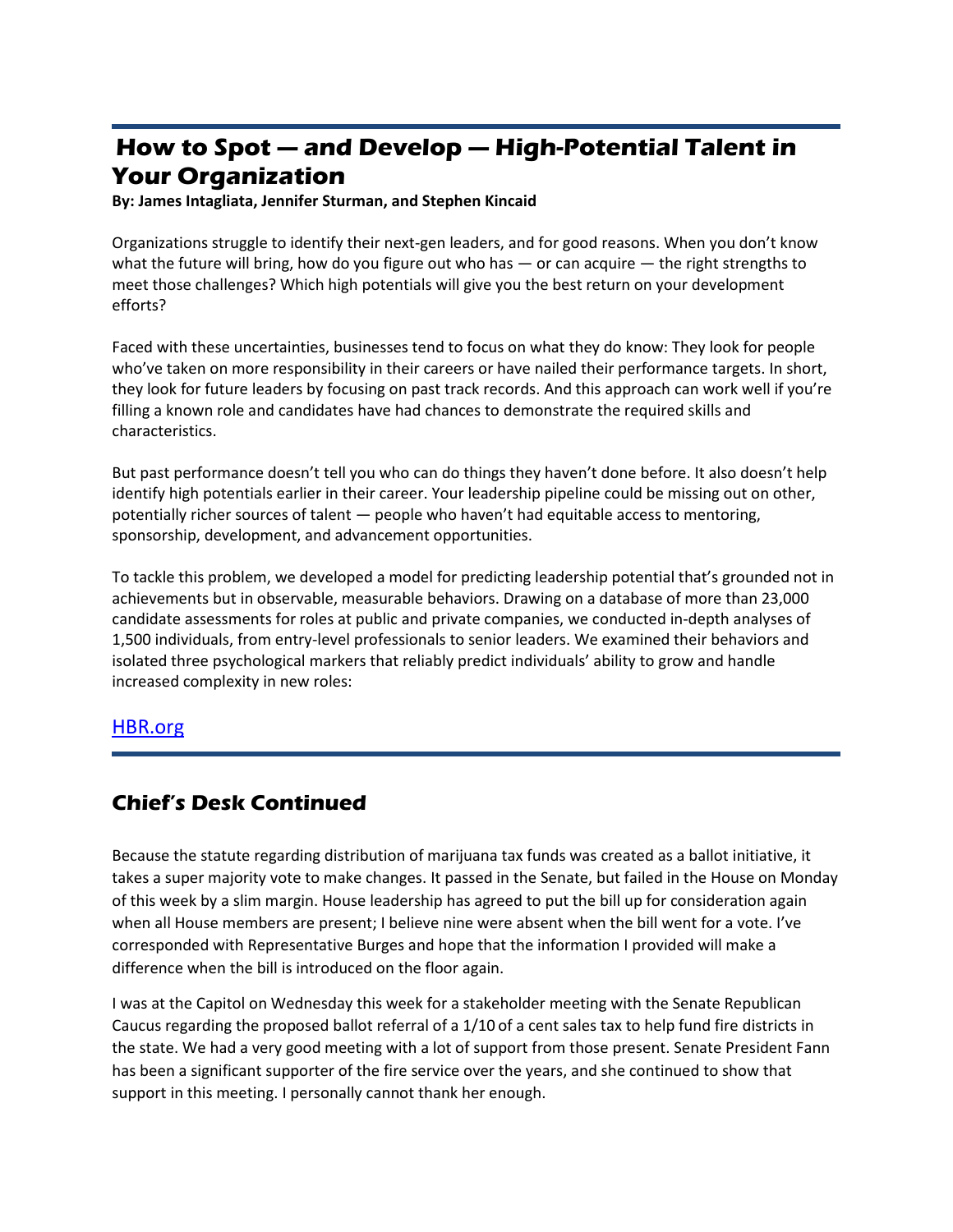This bill was dead, but was revived as a strike everything bill. Our hope is to dislodge the bill from the Rules Committee in the House and move it to the Senate for final approval. It's been a heavy haul throughout the legislative session, and I know the PFFA legislative team has worked diligently to keep it moving.

As the Fire Chief, I cannot come out in favor of or against the initiative; however, I can share the facts. Number one, municipal fire departments receive a majority of their funding from sales taxes. This means everyone who visits, stays, shops, or eats within their municipal boundaries helps fund emergency services. Some cities and towns have been approved to institute a small property tax to help fund their cities. Regardless, municipal emergency services receive the bulk of their funding from sales tax.

In contrast, Fire Districts are funded by property taxes, which means that anyone visiting our area who uses our services is not contributing to our operations. For example, if we have a soccer tournament in PV and someone from the Valley is injured or sick. They've stayed at the hotels in our area, eaten at the local restaurants, and shopped in our stores; however, none of what they paid in sales taxes comes to us. To that end, they've not contributed in any way to our operations. Only those that live in, or own property within our jurisdictional boundaries pay for our services. Ultimately, the injured or sick nonresident/non-property owner doesn't pay us anything. This initiative would add 1/10 of a cent to the sales tax across the state so everyone helps pay for emergency services.

Going back to the weed tax for a moment. As I said, Fire Authorities were not explicitly cited in the ballot language which is why the single attorney has interpreted that we should not receive funds. This is despite the fact that Fire Authorities are made up of Fire Districts…

To provide a financial perspective, \$.01 of property tax on the Central Yavapai side generates \$85,000. For Chino Valley, \$.01 of property tax generates approximately \$15,000. If we were supposed to get, for round numbers, \$300,000 in marijuana tax money, we could hire three additional personnel. Without the tax money from marijuana sales, we would need to raise the CYFD tax rate by \$.0353. To raise \$100,000 on the Chino Valley side we'd have to increase the tax rate for our citizens by \$.066. For clarity, it costs us approximately \$100,000 in employee-related expenses and gear for a new employee.

Let's apply that same analysis to the 1/10 of a cent sales tax. Our data is showing that we need an additional 24-hour engine in service today. However, we cannot raise property taxes enough in one year to cover the cost of hiring 12 new firefighters at a cost of roughly \$1.2 million. In order to cover the cost of the new personnel using property taxes only, we would need to increase the rate by roughly \$.14. I don't believe I'm overstating how unhappy our taxpayers would be if we raised their taxes that much in one year.

To that end, we have to wait four years to capture net assessed valuation increases and incrementally increase the tax rate. Our data *today* shows we need an engine, and that's based on the increases we've realized over the last four years; what do you think the data will tell us four years from now? Likely, that we're now behind two or three engines. Where does that money come from? Let's also not forget equipment and infrastructure, e.g. stations, training needs, etc.

The 1/10 of a cent sales tax could generate up to \$7.7 million dollars between Chino Valley and Central Yavapai. To increase our annual revenues that amount in one year we would have to raise the property tax approximately \$.90. The injection of that money into our revenue base would allow us to fund new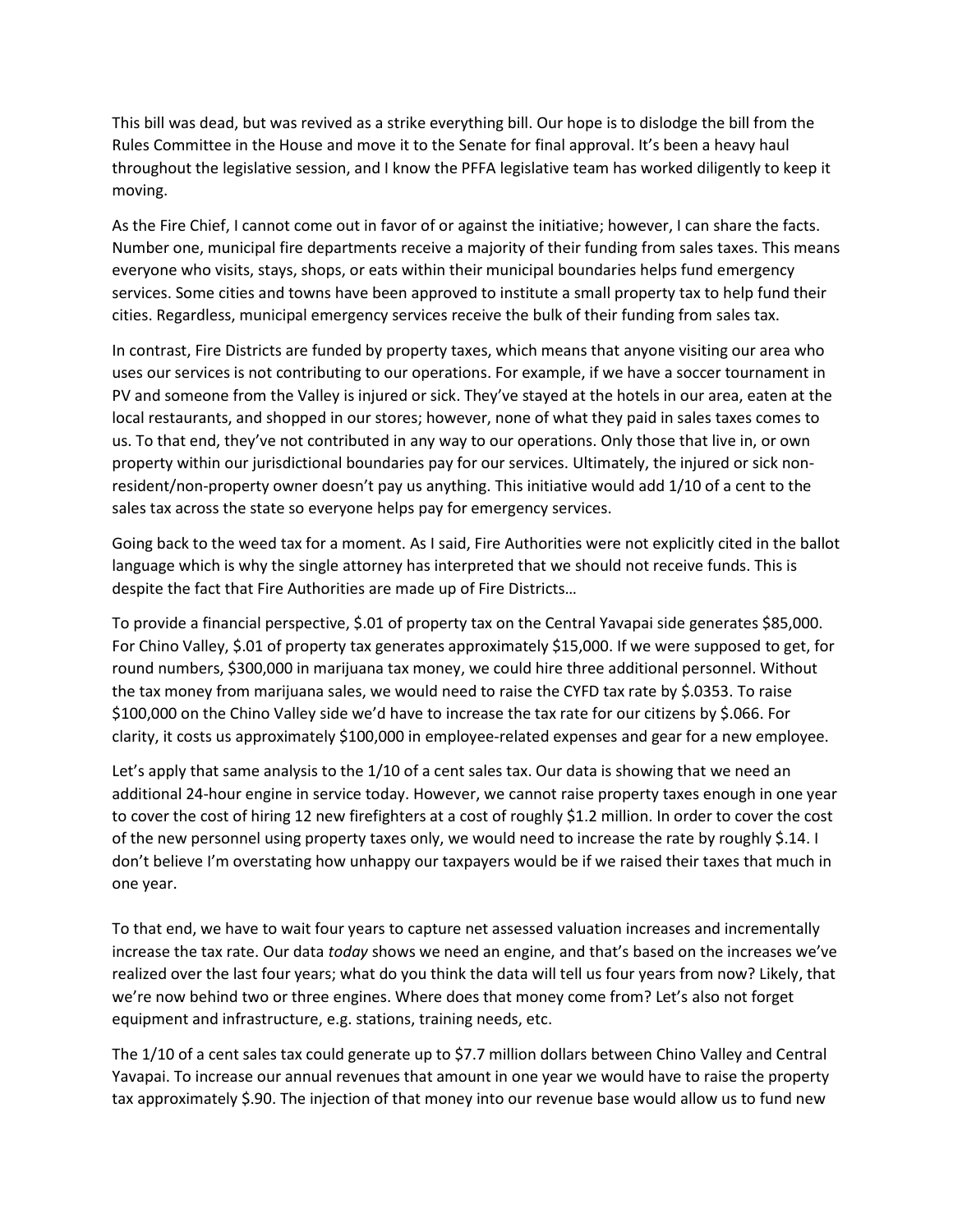positions and meet demand while controlling the property tax rate. As I've said before, we need X amount of dollars to operate. The only way we have to generate substantive revenue right now is through property taxes. The question for voters is, how do you want to fund the services you expect? Do you want to diversify and share the cost with everyone who uses the service, or do you want to fund it solely based on the value of your property?

Lest we forget, we live under a regressive property tax structure as a result of Prop 117. This means our only option is to increase property tax rates. I hope we can at least get the question referred to the public so they can decide how they want to fund services.

As I said in the beginning, there's a lot happening in the CAFMA world right now. Not internally, but things that have a direct affect on us. We'll keep pushing to ensure we have what we need to provide appropriate services, but it remains a difficult battle.

Fight the good fight, and never give up the ship!! I kind of feel a little Captain Sparrow this week  $\circled{1}$  I can assure you however that the rum is in fact not gone…

# **May Call Statistics**

**By: GIS/Statistician Michael Freeman**

Go to Page 6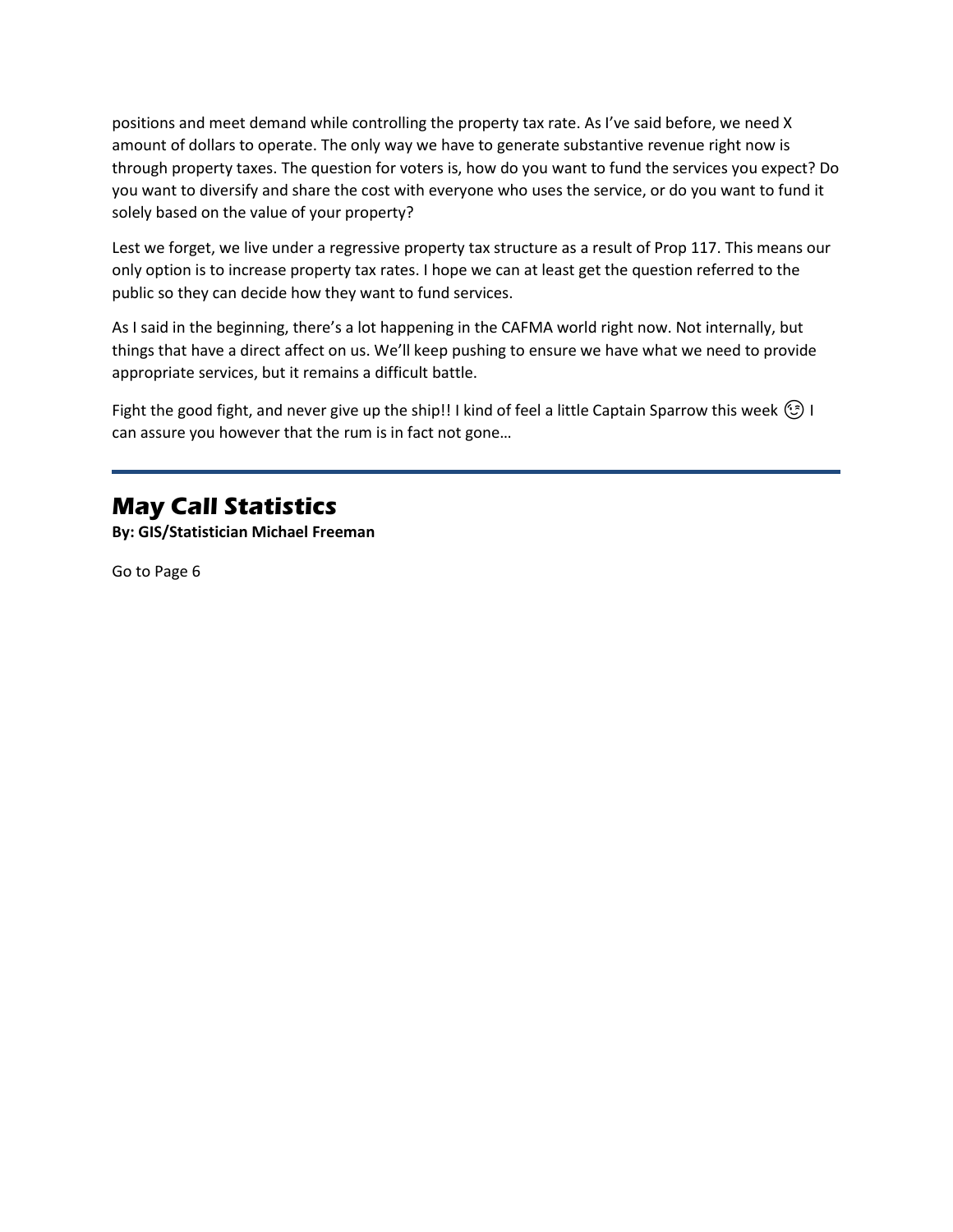| <b>Unit Workload History</b><br>(RESPONSES BY TYPE-1 ENGINES) |        |        |        |        |        |        |       |
|---------------------------------------------------------------|--------|--------|--------|--------|--------|--------|-------|
|                                                               | 2016   | 2017   | 2018   | 2019   | 2020   | 2021   | 2022  |
| Jan                                                           | 1,034  | 1,123  | 1,231  | 1,263  | 1,157  | 1,516  | 1,600 |
| Feb                                                           | 1,026  | 913    | 1,034  | 1,155  | 1,152  | 1,141  | 1,303 |
| Mar                                                           | 1,080  | 1,128  | 1,093  | 1,151  | 1,121  | 1,328  | 1,428 |
| Apr                                                           | 1,036  | 1,071  | 1,127  | 1,182  | 1,127  | 1,302  | 1,376 |
| May                                                           | 1,084  | 1,138  | 1,203  | 1,223  | 1,169  | 1,512  | 1,577 |
| Jun                                                           | 1,121  | 1,208  | 1,183  | 1,233  | 1,310  | 1,431  |       |
| Jul                                                           | 1,099  | 1,214  | 1,234  | 1,271  | 1,366  | 1,546  |       |
| Aug                                                           | 1,132  | 1,183  | 1,218  | 1,332  | 1,338  | 1,641  |       |
| Sep                                                           | 1,118  | 1,091  | 1,095  | 1,245  | 1,277  | 1,563  |       |
| Oct                                                           | 1,083  | 1,088  | 1,183  | 1,163  | 1,348  | 1,551  |       |
| <b>Nov</b>                                                    | 983    | 1,074  | 1,134  | 1,224  | 1,285  | 1,570  |       |
| Dec                                                           | 1,085  | 1,177  | 1,222  | 1,211  | 1,622  | 1,713  |       |
| <b>AVG</b>                                                    | 1,073  | 1,117  | 1,163  | 1,221  | 1,273  | 1,485  | 1,457 |
| <b>TOTAL</b>                                                  | 12,881 | 13,408 | 13,957 | 14,653 | 15,272 | 17,814 | 7,284 |